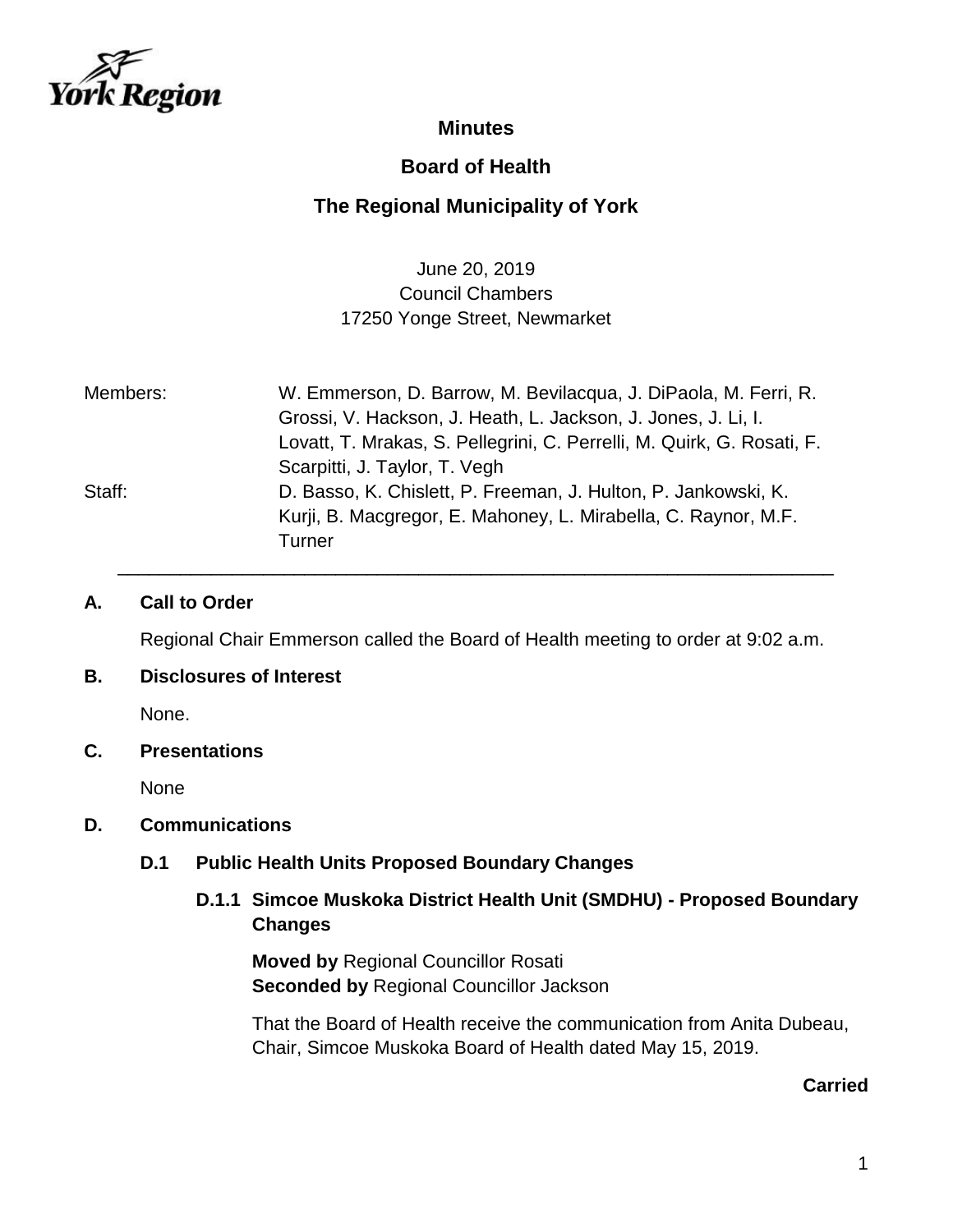### **D.1.2 Letter of Support for Simcoe Muskoka District Health Unit - Proposed Boundaries**

**Moved by** Regional Councillor Rosati **Seconded by** Regional Councillor Jackson

That the Board of Health receive the communication from Nancy Jacko, Chairperson, North Bay Parry Sound District Health Unit Board of Health dated May 23, 2019.

**Carried**

## **D.1.3 North East Public Health Regional Boundaries - Modernization of the Ontario Public Health System**

**Moved by** Regional Councillor Rosati **Seconded by** Regional Councillor Jackson

That the Board of Health receive the communication from Rene Lapierre, Chair, Board of Health for Public Health Sudbury and Districts dated May 28, 2019.

### **Carried**

### **D.1.4 Northeastern Regional Public Health Regional Boundaries**

**Moved by** Regional Councillor Rosati **Seconded by** Regional Councillor Jackson

That the Board of Health receive the communication from Carman Kidd, Chair, Timiskaming Board of Health dated June 4, 2019.

### **Carried**

# **D.2 Food Safety Program - Office of the Auditor General of Ontario Value for Money Audit**

**Moved by** Regional Councillor Rosati **Seconded by** Regional Councillor Jackson

That the Board of Health receive the communication from Laura Pisko, Director, Health Improvement Policy and Programs Branch, Ministry of Health and Long-Term Care dated May 17, 2019.

#### **Carried**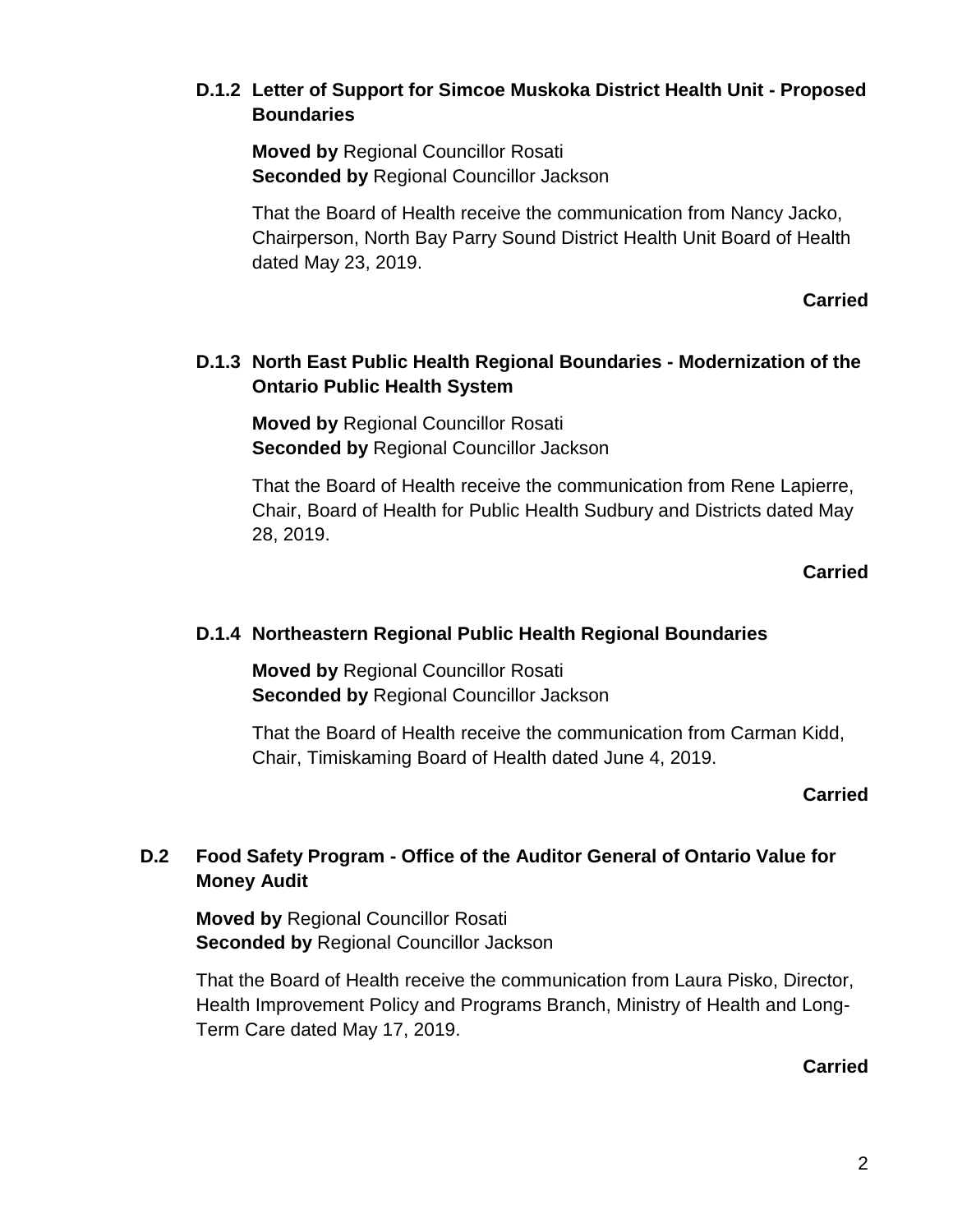## **D.3 York Region Public Health: 2019-2020 Funding for New Dental Program for Low Income Seniors**

**Moved by** Regional Councillor Rosati **Seconded by** Regional Councillor Jackson

That the Board of Health receive the communication from Anita Dubeau, Chair, Simcoe Muskoka Board of Health dated May 15, 2019.

### **Carried**

## **D.4 Public Health Branch Achieves Canada Awards for Excellence (CAE) Gold Certification in Excellence, Innovation and Wellness**

**Moved by** Regional Councillor Rosati **Seconded by** Regional Councillor Jackson

That the Board of Health receive the communication from Kathryn Cestnick, Senior Vice President, Excellence Canada dated June 17, 2019.

### **Carried**

### **E. Private Session**

The Board of Health resolved into private session at 9:04 a.m. and resumed the public session at 12:17 p.m.

### **F. Reports**

### **F.1 Position and Mandate for a Restructured York Region Public Health**

A motion was brought forward by Regional Councillor Heath, seconded by Regional Councillor Jones, to amend the first paragraph of Clause 2 to read as follows: *"Any future public health entity be guided by the following principles,"* which was voted on and was **Defeated.**

**Moved by** Mayor Scarpitti **Seconded by** Mayor Taylor

That the Board of Health adopt the following recommendations, as amended, in the report dated June 12, 2019 from the Medical Officer of Health and the Commissioner of Community and Health Services:

- 1. York Region Board of Health direct the Chair of the Board to send a letter to the Minister of Health, with copy to the Premier of Ontario, to include the following:
	- a. Request that the geographic area of the restructured public health entity include only the existing geographic area of York Region.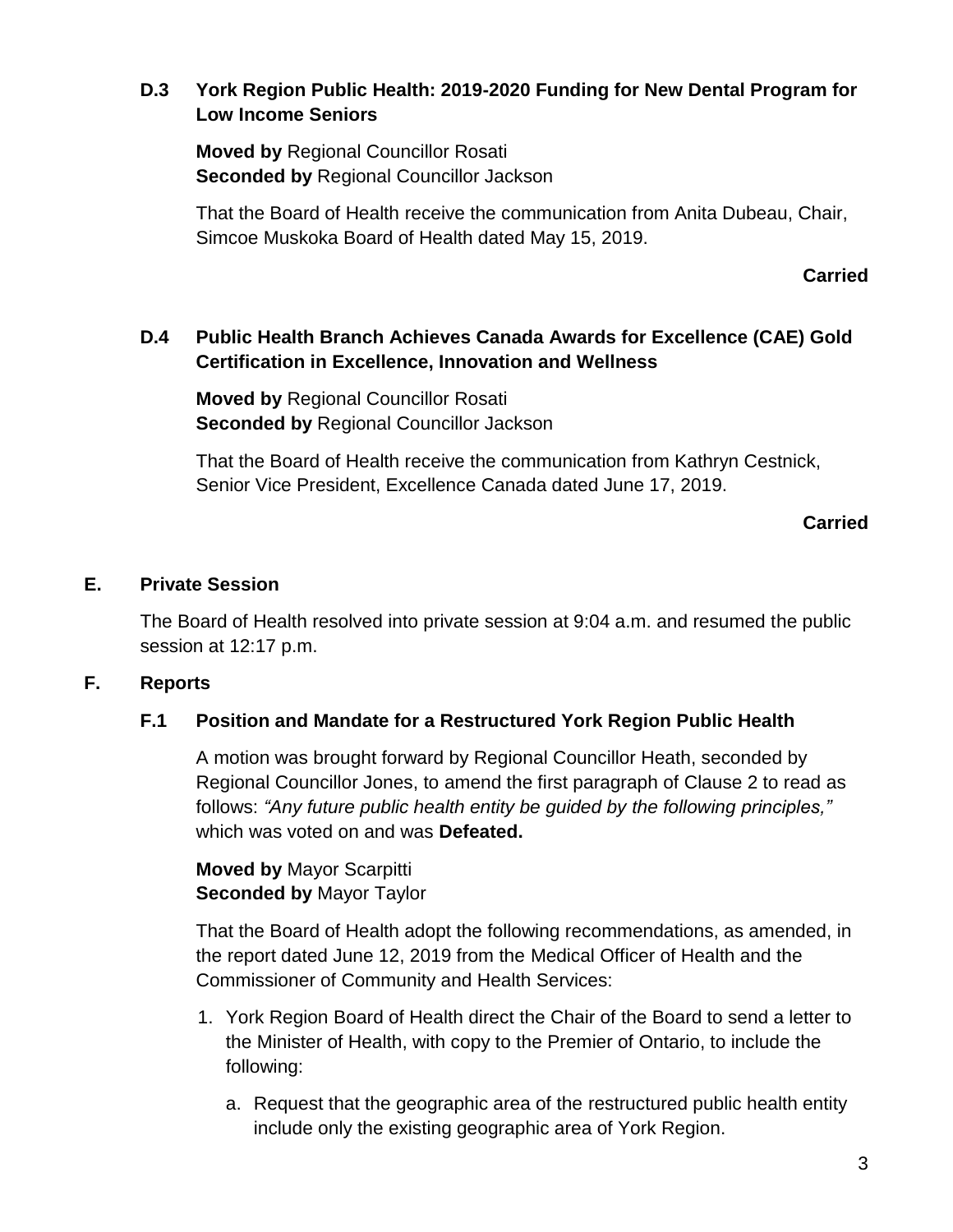- b. Request that the governance and operating model of the restructured public health entity maintain the integrated service model which currently exists for York Region Public Health, to continue leveraging of all municipal activities towards addressing the social determinants of health.
- *c. Highlight opposition to the cost sharing changes which are estimated to increase the tax levy contributions to public health in the range of \$12.7 million.*
- *d. Highlight that the proposed changes to the operating model and boundaries would create an additional tax levy burden on York Region due to the proposed amalgamation with the Simcoe Muskoka District Health Unit and associated increase in costs.*
- 2. Until the Ministry of Health makes its final decision on the geographic area, and governance and operating models for the new public health entity, York Region Board of Health authorize and direct the Medical Officer of Health to establish a team to engage with the Simcoe Muskoka District Health Unit, guided by the following principles:
	- a. No significant service loss to York Region residents
	- b. No reduction in employment for front line positions, given that the population of York Region continues to grow
	- c. Protect current employees from job loss and maintain years of service as much as possible
	- d. Ensure that York Region tax levy funding remains in York Region to fund services in the Region
	- e. Do not exceed, on an annual basis, the total York Region tax levy funding currently contributed to deliver public health services, including both direct and indirect costs
- 3. York Region Board of Health authorize the Medical Officer of Health to request financial assistance from the Ministry of Health for planning and transition costs related to restructuring York Region Public Health.
- 4. York Region Board of Health authorize the Medical Officer of Health to retain management consulting resources as required, to advise on the structure and governance of the new public health entity.
- 5. This report be sent by the Regional Clerk to all nine local municipalities, York Region Members of Provincial Parliament, Canadian Union of Public Employees Local 905 (York Region Unit), Ontario Nurses Association Local 16, the Association of Municipalities of Ontario, the Association of Local Public Health Agencies, the Chief Medical Officer of Health of Ontario, the Ontario Health Agency and the other 34 Boards of Health.